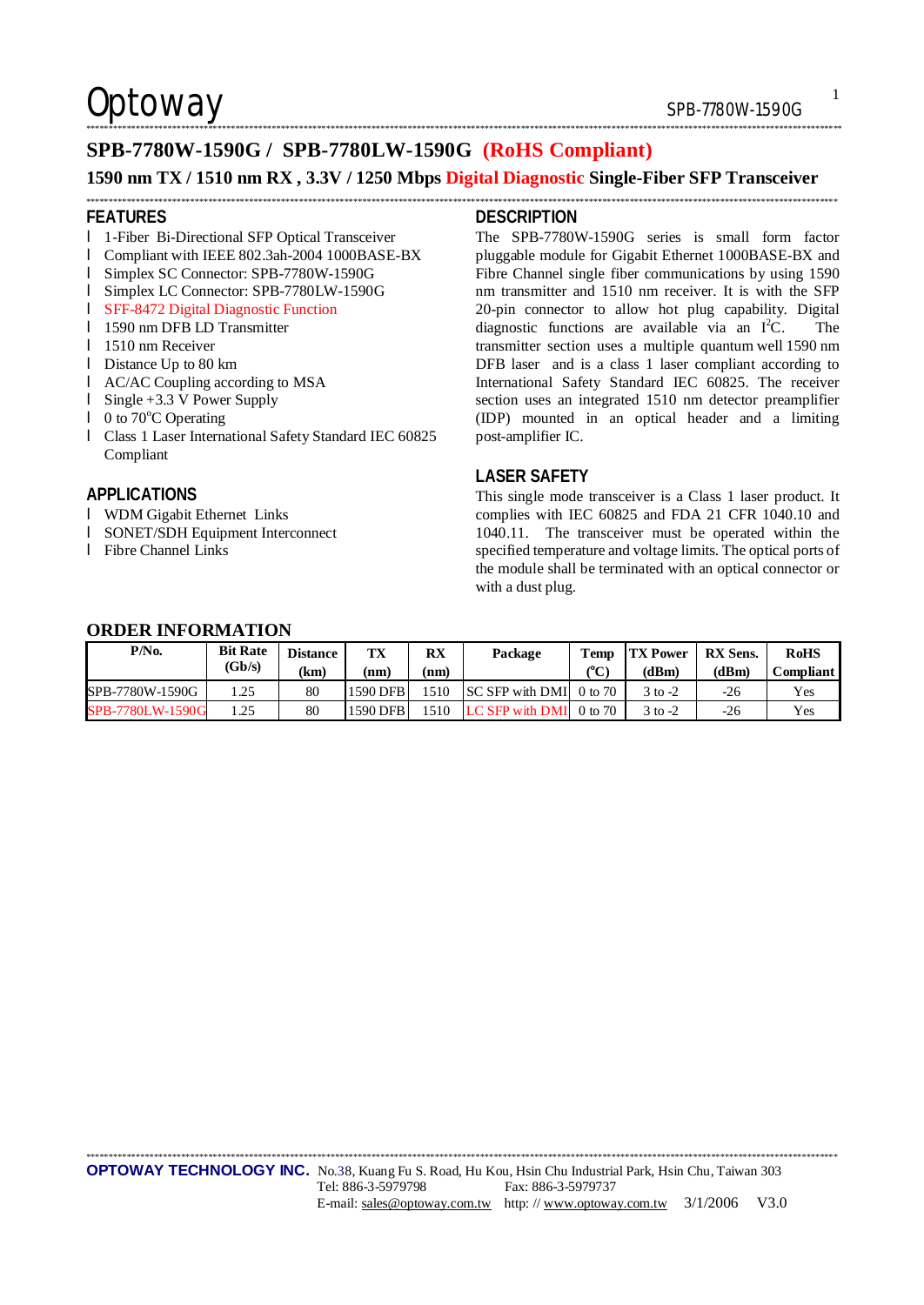\*\*\*\*\*\*\*\*\*\*\*\*\*\*\*\*\*\*\*\*\*\*\*\*\*\*\*\*\*\*\*\*\*\*\*\*\*\*\*\*\*\*\*\*\*\*\*\*\*\*\*\*\*\*\*\*\*\*\*\*\*\*\*\*\*\*\*\*\*\*\*\*\*\*\*\*\*\*\*\*\*\*\*\*\*\*\*\*\*\*\*\*\*\*\*\*\*\*\*\*\*\*\*\*\*\*\*\*\*\*\*\*\*\*\*\*\*\*\*\*\*\*\*\*\*\*\*\*\*\*\*\*\*\*\*\*\*\*\*\*\*\*\*\*\*\*\*\*\*\*\*\*\*\*\*\*\*\*\*\*\*\*\*\*\*\*\*

| <b>Absolute Maximum Ratings</b>   |               |            |     |              |                |  |  |
|-----------------------------------|---------------|------------|-----|--------------|----------------|--|--|
| <b>Parameter</b>                  | <b>Symbol</b> | Min        | Max | <b>Units</b> | <b>Notes</b>   |  |  |
| <b>Storage Temperature</b>        | Tstg          | $-40$      | 85  | $\rm ^{o}C$  |                |  |  |
| <b>Operating Case Temperature</b> | Topr          |            | 70  | $^{\circ}C$  |                |  |  |
| <b>Relative Humidity</b>          | <b>RH</b>     |            | 85  | $\%$         | Non condensing |  |  |
| <b>Power Supply Voltage</b>       | Vcc           |            | 3.6 |              |                |  |  |
| Input Voltage                     |               | <b>GND</b> | Vcc |              |                |  |  |
| <b>Output Current</b>             | Iout          |            | 30  | mA           |                |  |  |

| <b>Recommended Operating Conditions</b> |               |     |      |      |                      |  |  |
|-----------------------------------------|---------------|-----|------|------|----------------------|--|--|
| <b>Parameter</b>                        | <b>Symbol</b> | Min | Typ  | Max  | <b>Units / Notes</b> |  |  |
| <b>Power Supply Voltage</b>             | Vcc           | 3.1 | 3.3  | 3.5  |                      |  |  |
| Power Supply Current                    | $LC(TX+RX)$   |     | 200  | 300  | mA                   |  |  |
| <b>Case Operating Temperature</b>       | Topr          |     |      | 70   | $\sim$               |  |  |
| Data Rate                               |               |     | 1250 | 1300 | Mb/s                 |  |  |

| Transmitter Specifications ( $0^{\circ}$ C < Topr < 70 $^{\circ}$ C, 3.1V < Vcc < 3.5V) |                            |          |     |              |              |                   |  |
|-----------------------------------------------------------------------------------------|----------------------------|----------|-----|--------------|--------------|-------------------|--|
| <b>Parameter</b>                                                                        | <b>Symbol</b>              | Min      | Typ | Max          | <b>Units</b> | <b>Notes</b>      |  |
| Optical                                                                                 |                            |          |     |              |              |                   |  |
| <b>Optical Transmit Power</b>                                                           | P <sub>O</sub>             | $-2$     |     | 3            | dBm          |                   |  |
| <b>Output Center Wavelength</b>                                                         | λ                          | 1580     |     | 1620         | nm           |                   |  |
| Output Spectrum Width                                                                   | $\sigma_{\lambda}$         |          |     | 1            | nm           | -20 dB width      |  |
| Side Mode Suppression Ratio                                                             | <b>SMSR</b>                | 30       |     |              | dB           |                   |  |
| <b>Extinction Ratio</b>                                                                 | $E_R$                      | 9        |     |              | dB           |                   |  |
| Output Eye                                                                              | Compliant with IEEE 802.3z |          |     |              |              |                   |  |
| <b>Optical Rise Time</b>                                                                | t,                         |          |     | 0.26         | ns           | 20% to 80% Values |  |
| <b>Optical Fall Time</b>                                                                | $t_{\rm f}$                |          |     | 0.26         | ns           | 20% to 80% Values |  |
| <b>Relative Intensity Noise</b>                                                         | RIN                        |          |     | $-120$       | dB/Hz        |                   |  |
| <b>Total Jitter</b>                                                                     | TJ                         |          |     | 0.227        | ns           | $\overline{2}$    |  |
| <b>Electrical</b>                                                                       |                            |          |     |              |              |                   |  |
| Data Input Current - Low                                                                | $I_{IL}$                   | $-350$   |     |              | μA           |                   |  |
| Data Input Current - High                                                               | $\mathbf{I}_{\rm IH}$      |          |     | 350          | μA           |                   |  |
| Differential Input Voltage                                                              | $V_{IH} - V_{IL}$          | 0.5      |     | 2.4          | V            | Peak-to-Peak      |  |
| TX Disable Input Voltage - Low                                                          | $T_{\text{DIS, L}}$        | $\Omega$ |     | 0.5          | V            | 3                 |  |
| TX Disable Input Voltage - High                                                         | $T_{\text{DIS, H}}$        | 2.0      |     | Vcc          | V            | 3                 |  |
| TX Disable Assert Time                                                                  | TASSERT                    |          |     | 10           | $\mu s$      |                   |  |
| TX Disable Deassert Time                                                                | T <sub>DEASSERT</sub>      |          |     | $\mathbf{1}$ | ms           |                   |  |
| TX Fault Output Voltage -- Low                                                          | $\mathrm{T_{FaultL}}$      | $\Omega$ |     | 0.5          | V            | 4                 |  |
| TX Fault Output Voltage -- High                                                         | $T_{\text{FaultH}}$        | 2.0      |     | $Vec+0.3$    | V            | $\overline{4}$    |  |

Notes: 1. Output power is power coupled into a 9/125 μm single mode fiber.

2. Measured with a  $2<sup>7</sup>$ -1 PRBS.

3. There is an internal 4.7K to 10K ohm pull-up resistor to VccTX.

4. Open collector compatible, 4.7K to 10K ohm pull-up to Vcc (Host Supply Voltage).

2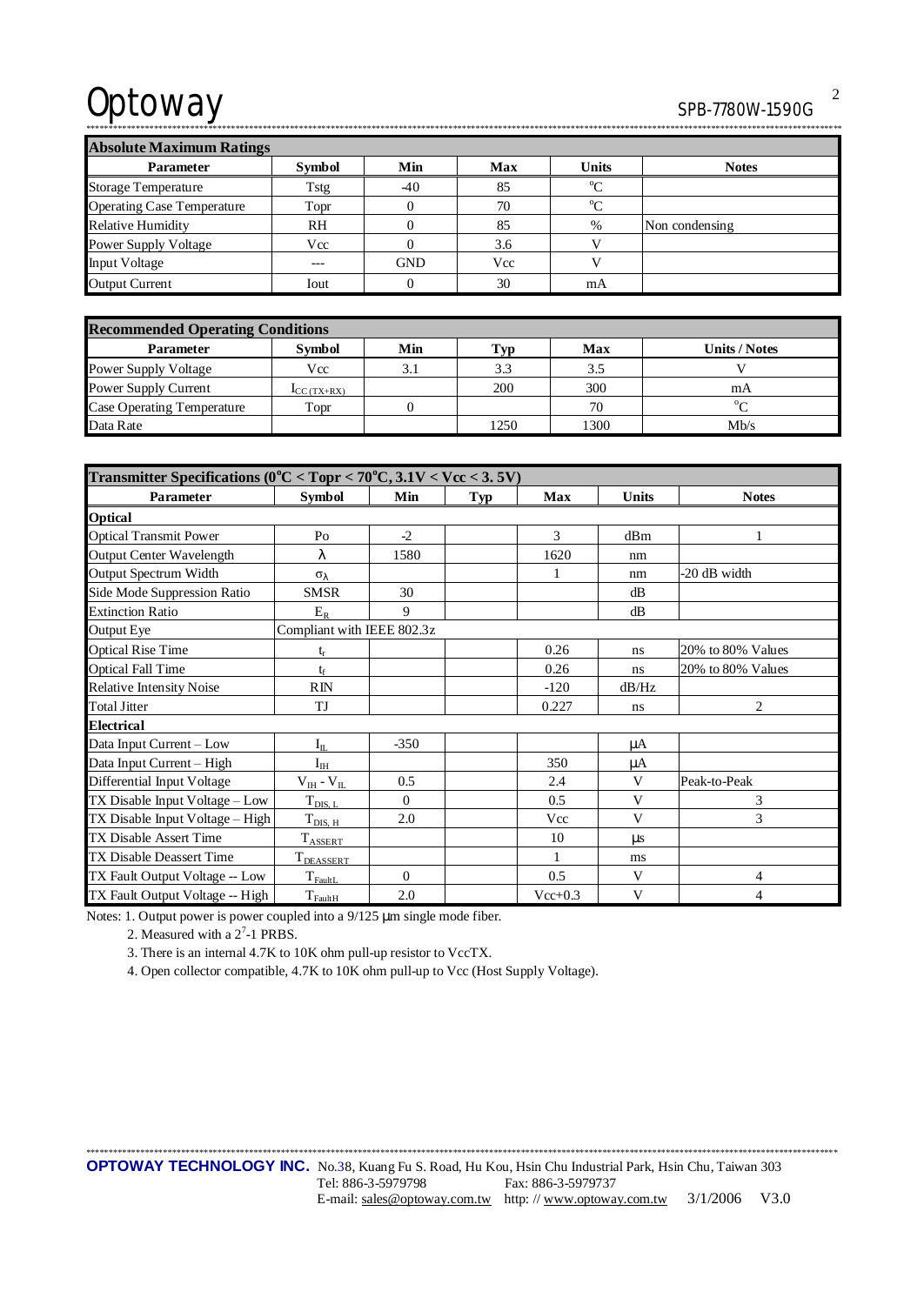| 315-1180W-1990G |
|-----------------|
|                 |

| Receiver Specifications ( $0^{\circ}$ C < Topr < 70 $^{\circ}$ C, 3.1 V < Vcc < 3.5V) |                               |          |     |             |              |                         |  |
|---------------------------------------------------------------------------------------|-------------------------------|----------|-----|-------------|--------------|-------------------------|--|
| <b>Parameter</b>                                                                      | <b>Symbol</b>                 | Min      | Typ | <b>Max</b>  | <b>Units</b> | <b>Notes</b>            |  |
| <b>Optical</b>                                                                        |                               |          |     |             |              |                         |  |
| Sensitivity                                                                           |                               |          | --- | $-26$       | dBm          | 5                       |  |
| Maximum Input Power                                                                   | Pin                           | $-3$     | --- | ---         | dBm          |                         |  |
| Signal Detect -- Asserted                                                             | Pa                            |          |     | $-26$       | dBm          | Transition: low to high |  |
| Signal Detect -- Deasserted                                                           | Pd                            | $-40$    |     | ---         | dBm          | Transition: high to low |  |
| Signal detect -- Hysteresis                                                           |                               | 1.0      | --- |             | dB           |                         |  |
| Wavelength of Operation                                                               |                               | 1480     |     | 1520        | nm           | 6                       |  |
| <b>Optical Return Loss</b>                                                            | ORL                           | 14       |     |             | dB           |                         |  |
| <b>Electrical</b>                                                                     |                               |          |     |             |              |                         |  |
| <b>Differential Output Voltage</b>                                                    | $V_{OH} - V_{OL}$             | 0.6      |     | 2.0         | V            |                         |  |
| Output LOS Voltage -- Low                                                             | $V_{OL}$                      | $\Omega$ |     | 0.5         | V            | $\overline{7}$          |  |
| Output LOS Voltage - High                                                             | $V_{OH}$                      | 2.0      |     | $Vec{+}0.3$ | V            | 7                       |  |
| <b>Signal Detect Assert Time</b>                                                      | $AS_{MAX}$                    |          |     | 100         | us           | OFF to ON               |  |
| <b>Signal Detect Deassert Time</b>                                                    | $\mathrm{ANS}_{\mathrm{MAX}}$ |          |     | 300         | $\mu$ s      | ON to OFF               |  |

Notes: 5. Minimum sensitivity and saturation levels at BER 1E-12 for a  $2^7$ -1 PRBS.

6. At least 30 dB optical isolation for the wavelength 1580 to 1620 nm.

7. Open collector compatible, 4.7K to 10K ohm pull-up to Vcc (Host Supply Voltage).

## **RECOMMENDED CIRCUIT SCHEMATIC**



\*\*\*\*\*\*\*\*\*\*\*\*\*\*\*\*\*\*\*\*\*\*\*\*\*\*\*\*\*\*\*\*\*\*\*\*\*\*\*\*\*\*\*\*\*\*\*\*\*\*\*\*\*\*\*\*\*\*\*\*\*\*\*\*\*\*\*\*\*\*\*\*\*\*\*\*\*\*\*\*\*\*\*\*\*\*\*\*\*\*\*\*\*\*\*\*\*\*\*\*\*\*\*\*\*\*\*\*\*\*\*\*\*\*\*\*\*\*\*\*\*\*\*\*\*\*\*\*\*\*\*\*\*\*\*\*\*\*\*\*\*\*\*\*\*\*\*\*\*\*\*\*\*\*\*\*\*\*\*\*\*\*\*\*\*\* **OPTOWAY TECHNOLOGY INC.** No.38, Kuang Fu S. Road, Hu Kou, Hsin Chu Industrial Park, Hsin Chu, Taiwan 303 Tel: 886-3-5979798 Fax: 886-3-5979737 E-mail: [sales@optoway.com.tw](mailto:sales@optoway.com.tw) http: // [www.optoway.com.tw](http://www.optoway.com.tw) 3/1/2006 V3.0

3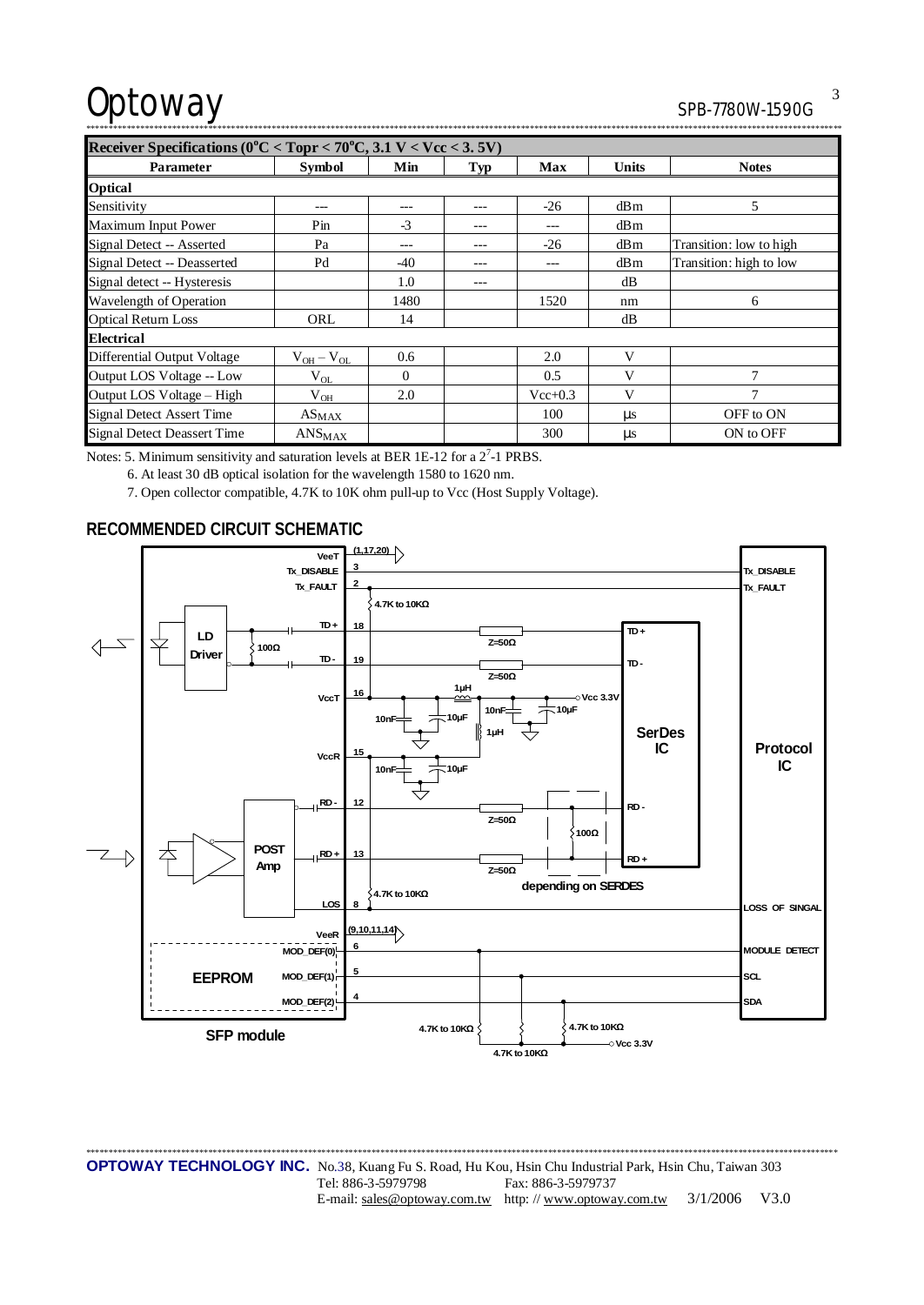**CONNECTION DIAGRAM** 



\*\*\*\*\*\*\*\*\*\*\*\*\*\*\*\*\*\*\*\*\*\*\*\*\*\*\*\*\*\*\*\*\*\*\*\*\*\*\*\*\*\*\*\*\*\*\*\*\*\*\*\*\*\*\*\*\*\*\*\*\*\*\*\*\*\*\*\*\*\*\*\*\*\*\*\*\*\*\*\*\*\*\*\*\*\*\*\*\*\*\*\*\*\*\*\*\*\*\*\*\*\*\*\*\*\*\*\*\*\*\*\*\*\*\*\*\*\*\*\*\*\*\*\*\*\*\*\*\*\*\*\*\*\*\*\*\*\*\*\*\*\*\*\*\*\*\*\*\*\*\*\*\*\*\*\*\*\*\*\*\*\*\*\*\*\*\*

| <b>PIN</b>     | <b>Signal Name</b> | Description                           | pin | <b>Signal Name</b>  | Description                       |
|----------------|--------------------|---------------------------------------|-----|---------------------|-----------------------------------|
|                | TX GND             | <b>Transmitter Ground</b>             | 11  | <b>RX GND</b>       | Receiver Ground                   |
| 2              | <b>TX</b> Fault    | <b>Transmitter Fault Indication</b>   | 12  | <b>RX DATA OUT-</b> | Inverse Receiver Data Out         |
| 3              | <b>TX Disable</b>  | Transmitter Disable (Module disables  | 13  | RX DATA OUT+        | Receiver Data Out                 |
|                |                    | on high or open)                      |     |                     |                                   |
| $\overline{4}$ | MOD-DFE2           | Modulation Definition $2 - Two wires$ | 14  | <b>RX GND</b>       | Receiver Ground                   |
|                |                    | serial ID Interface                   |     |                     |                                   |
| 5              | MOD-DEF1           | Modulation Definition $1 - Two wires$ | 15  | Vcc RX              | Receiver Power $-3.3V \pm 5\%$    |
|                |                    | serial ID Interface                   |     |                     |                                   |
| 6              | MOD-DEF0           | Modulation Definition $0 -$ Ground in | 16  | Vcc TX              | Transmitter Power $-3.3V \pm 5\%$ |
|                |                    | Module                                |     |                     |                                   |
| 7              | N/C                | Not Connected                         | 17  | TX GND              | <b>Transmitter Ground</b>         |
| 8              | LOS                | Loss of Signal                        | 18  | TX DATA IN+         | Transmitter Data In               |
| 9              | <b>RX GND</b>      | Receiver Ground                       | 19  | TX DATA IN-         | Inverse Transmitter Data In       |
| 10             | <b>RX GND</b>      | Receiver Ground                       | 20  | <b>TX GND</b>       | <b>Transmitter Ground</b>         |

## **Module Definition**

| Module Definition | MOD-DEF2 | MOD-DEF1         | MOD-DEF0         | Interpretation by Host   |
|-------------------|----------|------------------|------------------|--------------------------|
|                   | PIN 4    | PIN <sub>5</sub> | PIN <sub>6</sub> |                          |
|                   | SDA      | SCL              | LV-TTL Low       | Serial module definition |
|                   |          |                  |                  | protocol                 |

Module Definition 4 specifies a serial definition protocol. For this definition, upon power up, MOD-DEF(1:2) appear as no connector (NC) and MOD-DEF(0) is TTL LOW. When the host system detects this condition, it activates the serial protocol. The protocol uses the 2-wire serial CMOS E<sup>2</sup>PROM protocol of the ATMEL AT24C01A/02/04 family of components.

\*\*\*\*\*\*\*\*\*\*\*\*\*\*\*\*\*\*\*\*\*\*\*\*\*\*\*\*\*\*\*\*\*\*\*\*\*\*\*\*\*\*\*\*\*\*\*\*\*\*\*\*\*\*\*\*\*\*\*\*\*\*\*\*\*\*\*\*\*\*\*\*\*\*\*\*\*\*\*\*\*\*\*\*\*\*\*\*\*\*\*\*\*\*\*\*\*\*\*\*\*\*\*\*\*\*\*\*\*\*\*\*\*\*\*\*\*\*\*\*\*\*\*\*\*\*\*\*\*\*\*\*\*\*\*\*\*\*\*\*\*\*\*\*\*\*\*\*\*\*\*\*\*\*\*\*\*\*\*\*\*\*\*\*\*\* **OPTOWAY TECHNOLOGY INC.** No.38, Kuang Fu S. Road, Hu Kou, Hsin Chu Industrial Park, Hsin Chu, Taiwan 303 Tel: 886-3-5979798 Fax: 886-3-5979737 E-mail: [sales@optoway.com.tw](mailto:sales@optoway.com.tw) http: // [www.optoway.com.tw](http://www.optoway.com.tw) 3/1/2006 V3.0

4